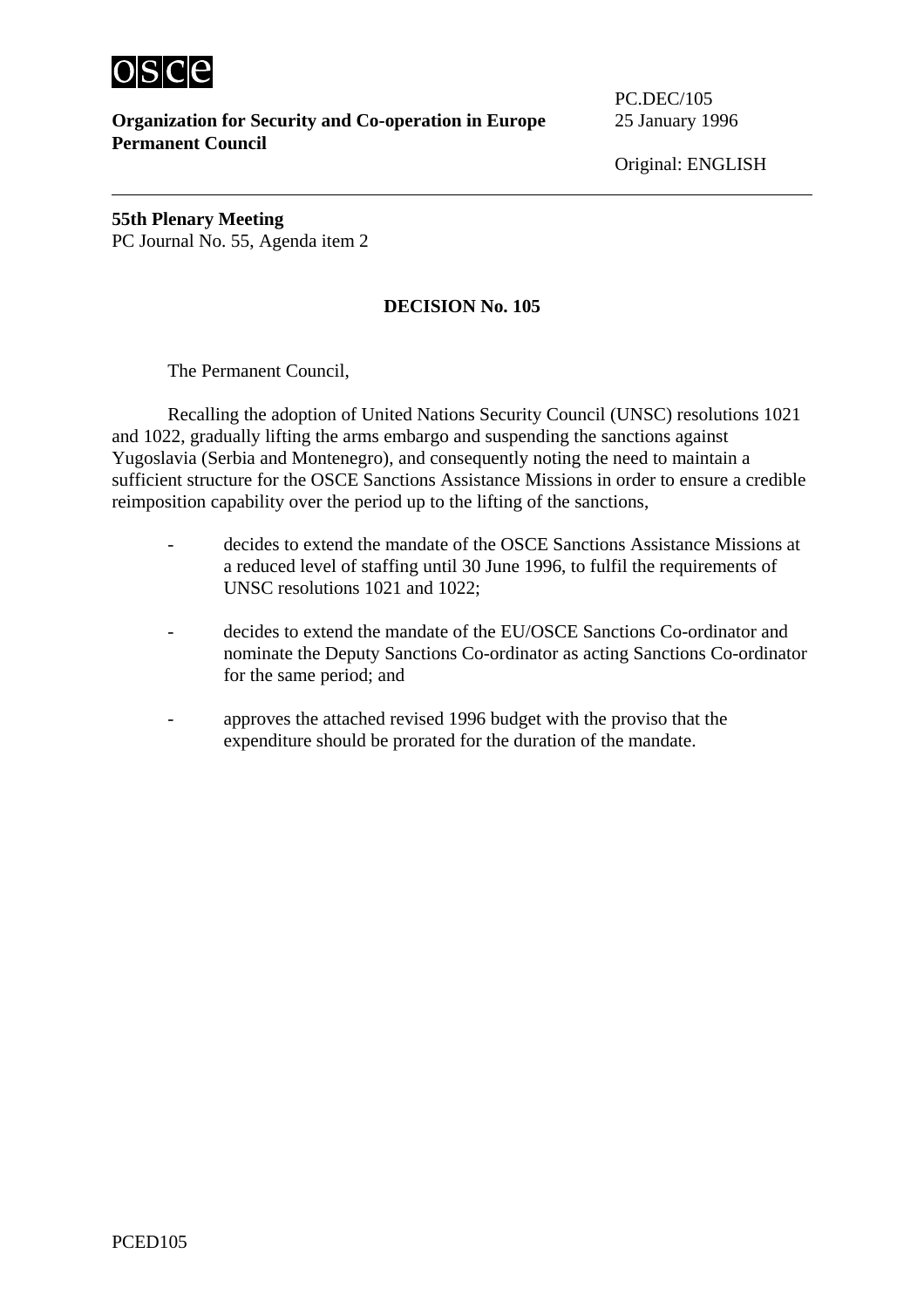PC.DEC/105 25 January 1996 Annex 1

## Revised 1996 budget for the Sanctions Assistance Missions and Sanctions Co-ordinator

 Reflecting the considerations of the informal Financial Committee on 16 January 1996, the following revised budget for the Sanctions Assistance Missions and Sanctions Co-ordinator totalling ATS 10,556,540 reflects the minimal structure necessary to ensure a credible reimposition capability in accordance with United Nations Security Council resolutions 1021 and 1022.

| Programme                                           | <b>ATS</b> | <b>ATS</b> |            |
|-----------------------------------------------------|------------|------------|------------|
| <b>SAM Albania</b>                                  |            | 1,300,000  |            |
| <b>SAM Bulgaria</b>                                 |            | 1,216,800  |            |
| <b>SAM Croatia</b>                                  |            | 1,320,844  |            |
| <b>SAM</b> former Yugoslav<br>Republic of Macedonia |            | 1,220,400  |            |
| <b>SAM Hungary</b>                                  |            | 548,626    |            |
| <b>SAM Romania</b>                                  |            | 1,127,870  |            |
| <b>SAM Ukraine</b>                                  |            | 25,000     |            |
| Communications                                      |            | 2,500,000  |            |
| <b>SUBTOTAL</b>                                     |            |            | 9,259,540  |
| <b>Sanctions Co-ordinator</b>                       |            |            | 1,297,000  |
| <b>TOTAL</b>                                        |            |            | 10,556,540 |

 The budget is based on a substantially reduced level of staffing, to be introduced as soon as possible, the specifics of which are to be decided in consultations between the Sanctions Co-ordinator and the host countries.

 In accordance with the proposal made by the Sanctions Co-ordinator in his letter of 14 December 1995 (REF.PC/780/95), a temporary withdrawal of SAM Ukraine is being implemented for the period of suspension of sanctions, ref. UNSC resolutions 1021 and 1022.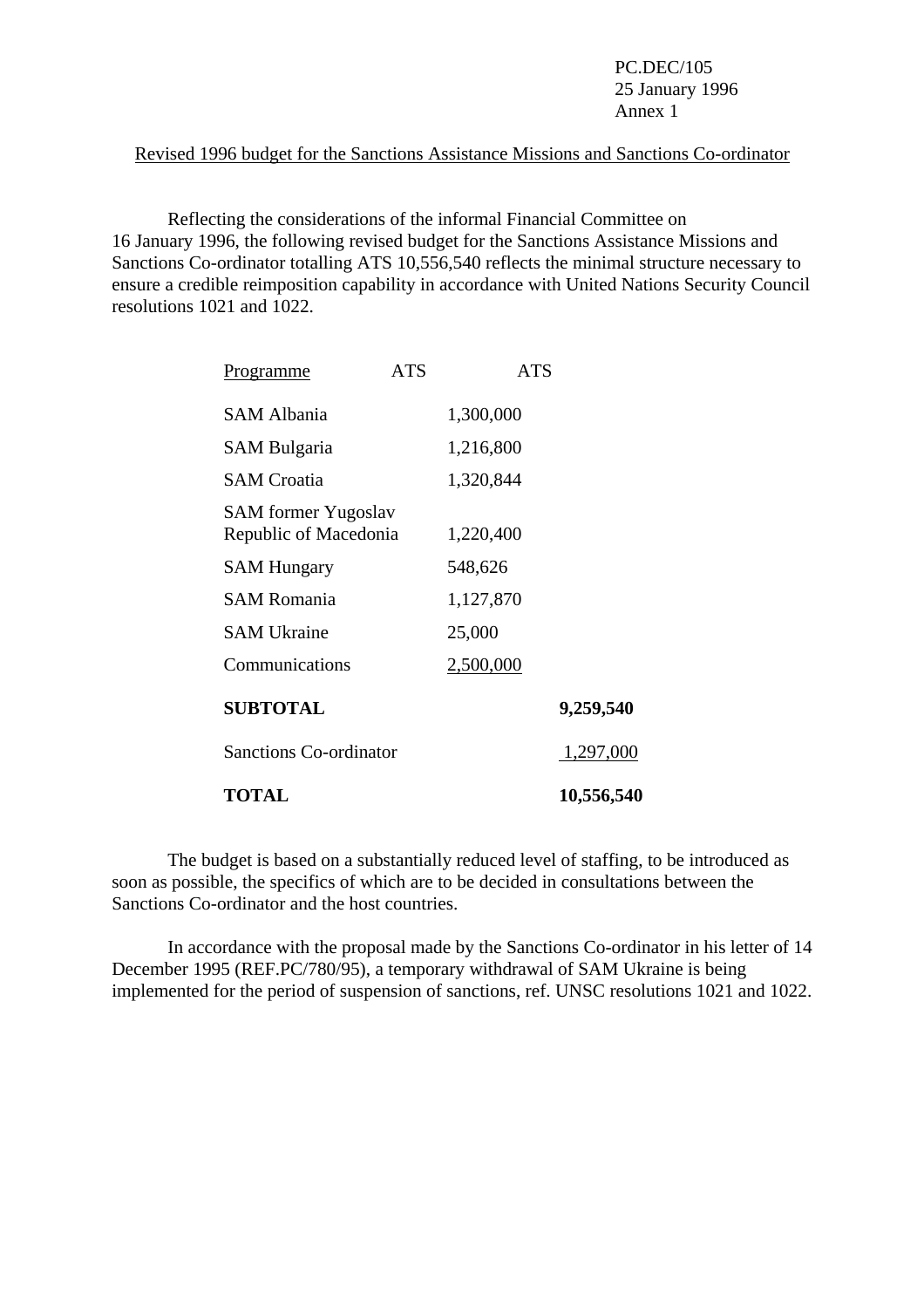PC.DEC/105 25 January 1996 Annex 2

## Interpretative statement under paragraph 79 (Chapter 6) of the Final Recommendations of the Helsinki Consultations

By the delegation of the former Yugoslav Republic of Macedonia:

 "The Delegation of the Republic of Macedonia would like to state that the constitutional name of the State is the Republic of Macedonia. The Delegation of the Republic of Macedonia understands that in the decision on the Sanctions Assistance Missions and the Sanctions Co-ordinator, the OSCE is referring to the Republic of Macedonia."